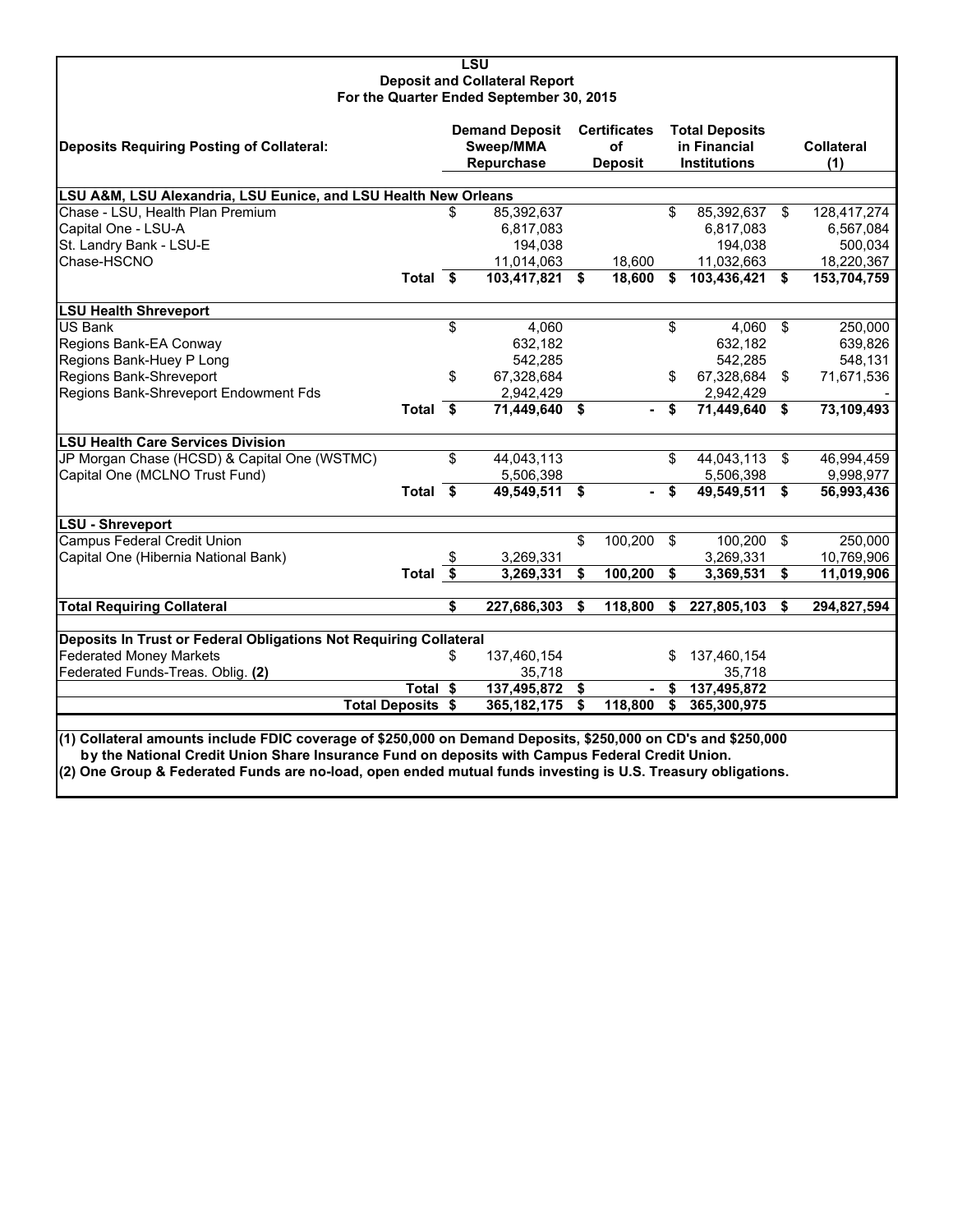**LSU Investment Summary For the Quarter Ended September 30, 2015**

|                                                           | As of 7/1/2015               | As of 9/30/2015              |                               | As of 12/31/2015 |                     | As of 3/31/2016 |                     | As of 06/30/2016 |                     |  |
|-----------------------------------------------------------|------------------------------|------------------------------|-------------------------------|------------------|---------------------|-----------------|---------------------|------------------|---------------------|--|
| <b>Fund Description</b>                                   | Value                        | Cost                         | <b>Market Value</b>           | Cost             | <b>Market Value</b> | Cost            | <b>Market Value</b> | Cost             | <b>Market Value</b> |  |
| <b>Current Funds</b>                                      |                              |                              |                               |                  |                     |                 |                     |                  |                     |  |
| Cash/Sweeps                                               | \$158,813,833                | \$218,405,779                | \$218,405,779                 | \$0              | \$0                 | \$0             | \$0                 | \$0              | \$0                 |  |
| Money Market Accounts/Repos (A)                           | \$4,217,458                  | \$32,879,174                 | \$32,879,174                  | \$0              | \$0                 | \$0             | \$0                 | \$0              | \$0                 |  |
| Certificates of Deposit                                   | \$100,200                    | \$100,200                    | \$100,200                     | \$0              | \$0                 | \$0             | \$0                 | \$0              | \$0                 |  |
| <b>Treasury Notes</b>                                     | \$11,524,774                 | \$11,516,556                 | \$11,737,749                  | \$0              | \$0                 | \$0             | \$0                 | \$0              | \$0                 |  |
| CMO's                                                     | \$2,489,821                  | \$1,678,453                  | \$1,709,984                   | \$0              | \$0                 | \$0             | \$0                 | \$0              | $\$0$               |  |
| Agency Securities (B)                                     | \$152,423,465                | \$122,903,902                | \$125,301,315                 | \$0              | \$0                 | \$0             | \$0                 | \$0              | \$0                 |  |
| Mortgaged Backed Securities                               | \$28,725,234                 | \$38,257,878                 | \$38,834,689                  | \$0              | \$0                 | \$0             | \$0                 | \$0              | \$0<br>\$0          |  |
| Equity Securities (C)                                     | \$85,784                     | \$0                          | \$72,250                      | \$0<br>\$0       | \$0                 | \$0             | \$0                 | \$0              | \$0                 |  |
| <b>Bond Mutual Funds</b>                                  | \$43,307,885<br>\$45,261,960 | \$46,697,531<br>\$58,956,109 | \$42,782,238<br>\$57,315,788  | \$0              | \$0<br>\$0          | \$0<br>\$0      | \$0<br>\$0          | \$0<br>\$0       | \$0                 |  |
| Municipal Bonds (E)<br>Corporate Bonds (D)                | \$175,272,788                | \$198,577,082                | \$199,181,217                 | \$0              | \$0                 | \$0             | \$0                 | \$0              | \$0                 |  |
| Total                                                     | \$622,223,202                | \$729,972,664                | \$728,320,383                 | \$0              | \$0                 | \$0             | \$0                 | \$0              | \$0                 |  |
|                                                           |                              |                              |                               |                  |                     |                 |                     |                  |                     |  |
| <b>Endowment Funds</b>                                    |                              |                              |                               |                  |                     |                 |                     |                  |                     |  |
| Cash/Sweeps                                               | \$2,990,181                  | \$2,994,095                  | \$2,994,095                   | \$0              | \$0                 | \$0             | \$0                 | \$0              | \$0                 |  |
| Money Market Accounts/Repos (A)                           | \$0                          | \$1,278,108                  | \$1,278,108                   | \$0<br>\$0       | \$0<br>\$0          | \$0<br>\$0      | \$0<br>\$0          | \$0              | \$0                 |  |
| Certificates of Deposit                                   | \$18,600<br>\$8,250,750      | \$18,600                     | \$18,600<br>\$7,282,324       | \$0              | \$0                 | \$0             | \$0                 | \$0<br>\$0       | \$0                 |  |
| Agency Securities (B)<br>Mortgaged Backed Securities      | \$1,552,243                  | \$7,237,460<br>\$1,421,040   | \$1,438,710                   | \$0              | \$0                 | \$0             | \$0                 | \$0              | $\$0$<br>$\$0$      |  |
| Equity Securities (C)                                     | \$10,476,506                 | \$6,619,310                  | \$9,789,443                   | \$0              | \$0                 | \$0             | \$0                 | \$0              | $\$0$               |  |
| Mutual Funds                                              | \$53,011,507                 | \$52,360,182                 | \$53,343,928                  | \$0              | \$0                 | \$0             | \$0                 | \$0              | $\overline{\$0}$    |  |
| Municipal Bonds (E)                                       | \$0                          | \$0                          | \$0                           | \$0              | \$0                 | \$0             | \$0                 | \$0              | $\ddot{\$0}$        |  |
| Corporate Bonds (D)                                       | \$6,269,703                  | \$6,056,740                  | \$6,258,600                   | \$0              | \$0                 | \$0             | \$0                 | \$0              | \$0                 |  |
| Total                                                     | \$82.569.490                 | \$77,985,535                 | \$82,403,808                  | \$0              | \$0                 | \$0             | \$0                 | \$0              | \$0                 |  |
|                                                           |                              |                              |                               |                  |                     |                 |                     |                  |                     |  |
| Other Funds                                               |                              |                              |                               |                  |                     |                 |                     |                  |                     |  |
| Cash/Sweeps                                               | \$7,321,696<br>\$120,674,103 | \$5,786,036<br>\$103,803,265 | \$5,786,036                   | \$0<br>\$0       | \$0                 | \$0<br>\$0      | \$0<br>\$0          | \$0              | \$0                 |  |
| Money Market Accounts/Repos (A)<br>Agency Securities (B)  | \$10,511,900                 | \$10,248,931                 | \$103,803,265<br>\$10,600,025 | \$0              | \$0<br>\$0          | \$0             | \$0                 | \$0<br>\$0       | \$0<br>$\$0$        |  |
| Equity Securities (C)                                     | \$412,672                    | \$0                          | \$368,776                     | \$0              | \$0                 | \$0             | \$0                 | \$0              | \$0                 |  |
| Total                                                     | \$142,102,294                | \$119,873,950                | \$120,593,820                 | \$0              | \$0                 | \$0             | \$0                 | \$0              | \$0                 |  |
| <b>Grand Total</b>                                        | \$846,894,986                | \$927,832,149                | \$931,318,011                 | \$0              | \$0                 | \$0             | \$0                 | \$0              | \$0                 |  |
|                                                           |                              |                              |                               |                  |                     |                 |                     |                  |                     |  |
| <b>Deposits in Financial Institutions</b>                 |                              |                              |                               |                  |                     |                 |                     |                  |                     |  |
| Total Cash/Sweeps/MMA/Repos                               | \$294,017,271                | \$365,146,457                | \$365,146,457                 | \$0              | \$0                 | \$0             | \$0                 | \$0              | \$0                 |  |
| <b>Total Certificates of Deposit</b>                      | \$118,800                    | \$118,800                    | \$118,800                     | \$0              | \$0                 | \$0             | \$0                 | \$0              | \$0                 |  |
| <b>US Gov Related Securities</b><br><b>Total Deposits</b> | \$40.338<br>\$294,176,409    | \$35,718<br>\$365,300,975    | \$35,718<br>\$365,300,975     | \$0<br>\$0       | \$0<br>\$0          | \$0<br>\$0      | \$0<br>\$0          | \$0<br>\$0       | \$0<br>\$0          |  |
| Other Investments                                         |                              |                              |                               |                  |                     |                 |                     |                  |                     |  |
| <b>Treasury Notes</b>                                     | \$14,666,359                 | \$11,516,556                 | \$11,737,749                  | \$0              | \$0                 | \$0             | \$0                 | \$0              | \$0                 |  |
| CMO's                                                     | \$2,489,821                  | \$1,678,453                  | \$1,709,984                   | \$0              | \$0                 | \$0             | \$0                 | \$0              | \$0                 |  |
| Agency Securities (B)                                     | \$171,186,115                | \$140,390,293                | \$143,183,664                 | \$0              | \$0                 | \$0             | \$0                 | \$0              | \$0                 |  |
| Mortgaged Backed Securities                               | \$30,277,477                 | \$39,678,918                 | \$40,273,399                  | \$0              | \$0                 | \$0             | \$0                 | \$0              | \$0                 |  |
| Equity Securities (C)                                     | \$10,974,962                 | \$6,619,310                  | \$10,230,469                  | \$0              | \$0                 | \$0             | \$0                 | \$0              | $\$0$               |  |
| <b>Bond Mutual Funds</b>                                  | \$43,307,885                 | \$46,697,531                 | \$42,782,238                  | \$0              | \$0                 | \$0             | \$0                 | \$0              | $\$0$               |  |
| Mutual Funds                                              | \$53,011,507                 | \$52,360,182                 | \$53,343,928                  | \$0              | \$0                 | \$0             | \$0                 | \$0              | \$0                 |  |
| Municipal Bonds (E)                                       | \$45,261,960                 | \$58,956,109                 | \$57,315,788                  | \$0              | \$0                 | \$0             | \$0                 | \$0              | \$0                 |  |
| Corporate Bonds (D)                                       | \$181,542,491                | \$204,633,822                | \$205,439,817                 | \$0              | \$0                 | \$0             | \$0                 | \$0              | \$0                 |  |
| Total Other                                               | \$552,718,577                | \$562,531,174                | \$566,017,036                 | \$0              | \$0                 | \$0             | \$0                 | \$0              | \$0                 |  |
| Grand Total                                               | \$846,894,986                | \$927,832,149                | \$931,318,011                 | \$0              | \$0                 | \$0             | \$0                 | \$0              | \$0                 |  |
| <b>LSU Paid Campuses</b>                                  |                              |                              |                               |                  |                     |                 |                     |                  |                     |  |
| <b>Current Funds</b>                                      |                              |                              |                               |                  |                     |                 |                     |                  |                     |  |
| Cash/Sweeps                                               | \$67,737,029                 | \$103,417,821                | \$103,417,821                 |                  |                     |                 |                     |                  |                     |  |
| Money Market Accounts/Repos (A)                           | \$36,563                     | \$32,378,761                 | \$32,378,761                  |                  |                     |                 |                     |                  |                     |  |
| <b>Treasury Notes</b>                                     | \$11,524,774                 | \$11,516,556                 | \$11,737,749                  |                  |                     |                 |                     |                  |                     |  |
| CMO's                                                     | \$2,489,821                  | \$1,678,453                  | \$1,709,984                   |                  |                     |                 |                     |                  |                     |  |
| Agency Securities (B)                                     | \$147,174,859                | \$118,655,209                | \$121,056,021                 |                  |                     |                 |                     |                  |                     |  |
| Mortgaged Backed Securities<br>Equity Securities (C)      | \$25,636,634<br>\$85,784     | \$35,235,407                 | \$35,819,130<br>\$72,250      |                  |                     |                 |                     |                  |                     |  |
| <b>Bond Mutual Funds</b>                                  | \$43,307,885                 | \$46,697,531                 | \$42,782,238                  |                  |                     |                 |                     |                  |                     |  |
| Municipal Bonds (E)                                       | \$43,012,913                 | \$56,240,381                 | \$54,604,966                  |                  |                     |                 |                     |                  |                     |  |
| Corporate Bonds (D)                                       | \$170,766,961                | \$194,635,532                | \$195,256,517                 |                  |                     |                 |                     |                  |                     |  |
| Total                                                     | \$511,773,223                | \$600,455,651                | \$598,835,437                 | \$0              | \$0                 | \$0             | \$0                 | \$0              | \$0                 |  |
|                                                           |                              |                              |                               |                  |                     |                 |                     |                  |                     |  |
| <b>Endowment Funds</b>                                    |                              |                              |                               |                  |                     |                 |                     |                  |                     |  |
| Money Market Accounts/Repos (A)                           |                              | \$1,278,108                  | \$1,278,108                   |                  |                     |                 |                     |                  |                     |  |
| Certificates of Deposit                                   | \$18,600                     | \$18,600                     | \$18,600                      |                  |                     |                 |                     |                  |                     |  |
| Agency Securities (B)                                     | \$8,250,750                  | \$7,237,460                  | \$7,282,324                   |                  |                     |                 |                     |                  |                     |  |
| Mortgaged Backed Securities                               | \$1,552,243                  | \$1,421,040                  | \$1,438,710                   |                  |                     |                 |                     |                  |                     |  |
| Equity Securities (C)                                     | \$10,468,856                 | \$6,611,660                  | \$9,777,161                   |                  |                     |                 |                     |                  |                     |  |
| <b>Municipal Bonds</b>                                    |                              |                              |                               |                  |                     |                 |                     |                  |                     |  |
| Corporate Bonds (D)                                       | \$6,269,703                  | \$6,056,740                  | \$6,258,600                   |                  |                     |                 |                     |                  |                     |  |
| Total                                                     | \$26,560,152                 | \$22,623,608                 | \$26,053,503                  | \$0              | \$0                 | \$0             | \$0                 | \$0              | \$0                 |  |
| <b>Other Funds</b>                                        |                              |                              |                               |                  |                     |                 |                     |                  |                     |  |
| Money Market Accounts/Repos (A)                           | \$93,967,376                 | \$63,472,950                 | \$63,472,950                  |                  |                     |                 |                     |                  |                     |  |
| <b>Treasury Notes</b>                                     | \$3,141,585                  |                              |                               |                  |                     |                 |                     |                  |                     |  |
| Agency Securities (B)                                     | \$10,511,900                 | \$10,248,931                 | \$10,600,025                  |                  |                     |                 |                     |                  |                     |  |
| Total                                                     | \$107,620,861                | \$73,721,881                 | \$74,072,975                  | \$0              | \$0                 | \$0             | \$0                 | \$0              | \$0                 |  |
| <b>Grand Total</b>                                        | \$645,954,236                | \$696,801,140                | \$698,961,915                 | \$0              | \$0                 | \$0             | \$0                 | \$0              | \$0                 |  |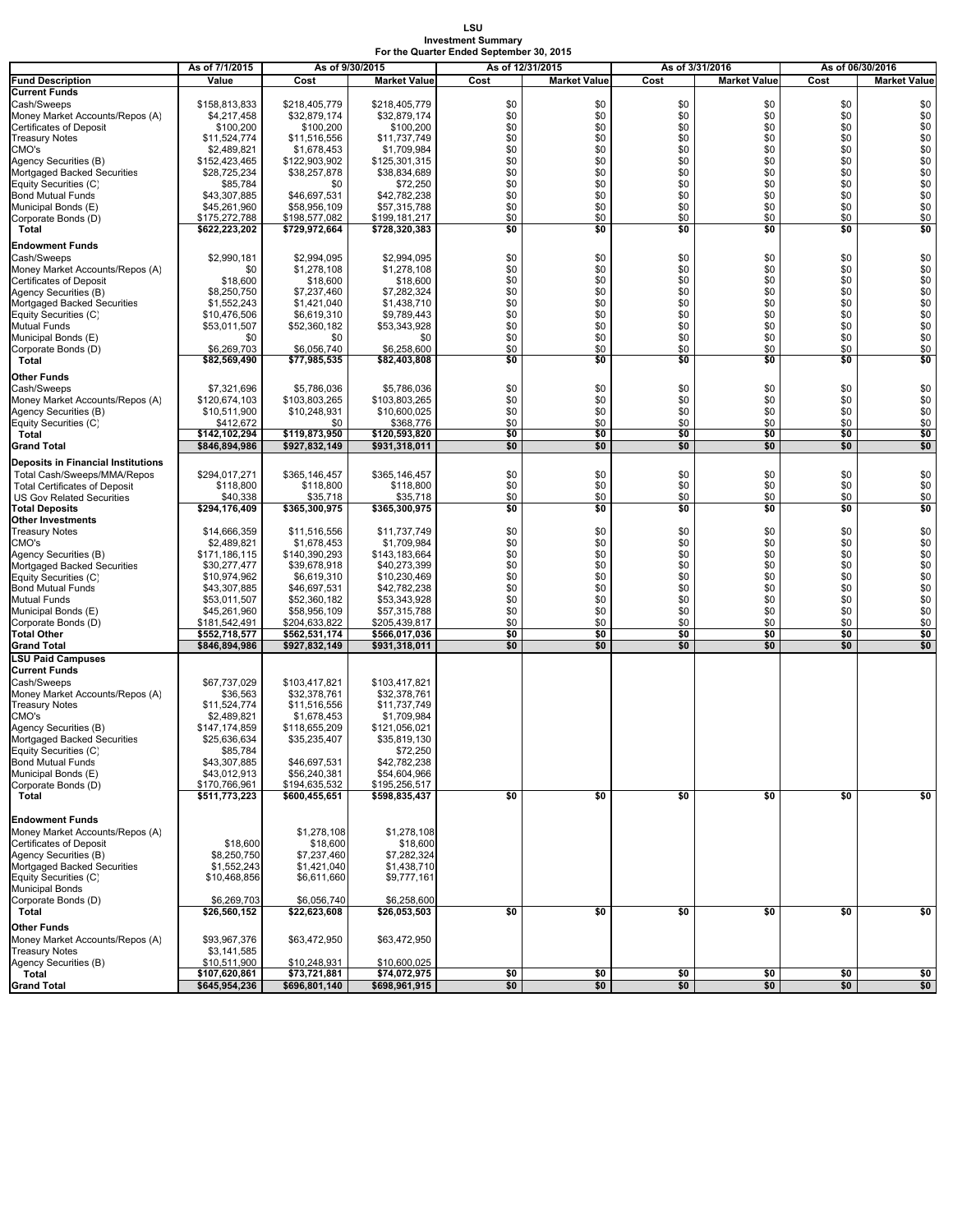#### **LSU Investment Summary For the Quarter Ended September 30, 2015**

|                                  | As of 7/1/2015<br>As of 9/30/2015 |               |                     | As of 12/31/2015 |                     | As of 3/31/2016 |                     | As of 06/30/2016 |                     |
|----------------------------------|-----------------------------------|---------------|---------------------|------------------|---------------------|-----------------|---------------------|------------------|---------------------|
| <b>Fund Description</b>          | Value                             | Cost          | <b>Market Value</b> | Cost             | <b>Market Value</b> | Cost            | <b>Market Value</b> | Cost             | <b>Market Value</b> |
| <b>LSU Health Shreveport</b>     |                                   |               |                     |                  |                     |                 |                     |                  |                     |
| <b>Current Funds</b>             |                                   |               |                     |                  |                     |                 |                     |                  |                     |
| Cash/Sweeps S.                   | \$43,481,410                      | \$67,332,744  | \$67,332,744        |                  |                     |                 |                     |                  |                     |
| Cash/Sweeps C.                   | \$950,118                         | \$632,182     | \$632,182           |                  |                     |                 |                     |                  |                     |
| Cash/Sweeps H.                   | \$1,293,443                       | \$542,285     | \$542,285           |                  |                     |                 |                     |                  |                     |
| <b>Cash/Sweeps</b>               | \$45,724,971                      | \$68,507,211  | \$68,507,211        | \$0              | \$0                 | \$0             | \$0                 | \$0              | \$0                 |
| Money Market Accounts/Repos (A)  | \$2,180,322                       | \$20          | \$20                |                  |                     |                 |                     |                  |                     |
| Agency Securities (B)            | \$5,248,606                       | \$4,248,693   | \$4,245,294         |                  |                     |                 |                     |                  |                     |
| Mortgaged Backed Securities (B)  | \$3,088,600                       | \$3,022,471   | \$3,015,559         |                  |                     |                 |                     |                  |                     |
| Municipal Bonds (E)              | \$2,249,047                       | \$2,715,728   | \$2,710,822         |                  |                     |                 |                     |                  |                     |
| Corporate Bonds (D)              | \$4,505,827                       | \$3,941,550   | \$3,924,700         |                  |                     |                 |                     |                  |                     |
| Total                            | \$62,997,373                      | \$82,435,673  | \$82,403,606        | \$0              | \$0                 | \$0             | \$0                 | \$0              | \$0                 |
| <b>Endowment Funds</b>           |                                   |               |                     |                  |                     |                 |                     |                  |                     |
| Cash/Sweeps                      | \$2,938,515                       | \$2,942,429   | \$2,942,429         |                  |                     |                 |                     |                  |                     |
| Equity Securities (C)            | \$7,650                           | \$7,650       | \$12,282            |                  |                     |                 |                     |                  |                     |
| Mutual Funds                     | \$53,011,507                      | \$52,360,182  | \$53,343,928        |                  |                     |                 |                     |                  |                     |
| Total                            | \$55,957,672                      | \$55,310,261  | \$56,298,639        | \$0              | \$0                 | \$0             | \$0                 | \$0              | \$0                 |
| <b>Grand Total</b>               | \$118,955,045                     | \$137,745,934 | \$138,702,245       | \$0              | \$0                 | \$0             | \$0                 | \$0              | \$0                 |
| <b>LSU HCSD</b>                  |                                   |               |                     |                  |                     |                 |                     |                  |                     |
| <b>Current Funds</b>             |                                   |               |                     |                  |                     |                 |                     |                  |                     |
| Cash/Sweeps                      | \$44,347,665                      | \$44,043,113  | \$44,043,113        |                  |                     |                 |                     |                  |                     |
| Total                            | \$44,347,665                      | \$44,043,113  | \$44,043,113        | \$0              | \$0                 | \$0             | \$0                 | \$0              | \$0                 |
|                                  |                                   |               |                     |                  |                     |                 |                     |                  |                     |
| Other Funds                      |                                   |               |                     |                  |                     |                 |                     |                  |                     |
| Cash/Sweeps                      | \$7.262.974                       | \$5,506,398   | \$5,506,398         |                  |                     |                 |                     |                  |                     |
| Money Market Accounts/Repos (A)  | \$26,706,727                      | \$40,330,315  | \$40,330,315        |                  |                     |                 |                     |                  |                     |
| Equity Securities (C)            | \$412,672                         |               | \$368,776           |                  |                     |                 |                     |                  |                     |
| <b>US Gov Related Securities</b> | \$40,338                          | \$35,718      | \$35,718            |                  |                     |                 |                     |                  |                     |
| Total                            | \$34,422,711                      | \$45,872,431  | \$46.241.207        | \$0              | \$0                 | \$0             | \$0                 | \$0              | \$0                 |
| <b>Grand Total</b>               | \$78,770,376                      | \$89,915,544  | \$90,284,320        | \$0              | \$0                 | \$0             | \$0                 | \$0              | \$0                 |
| LSU - Shreveport                 |                                   |               |                     |                  |                     |                 |                     |                  |                     |
| Current Funds*                   |                                   |               |                     |                  |                     |                 |                     |                  |                     |
| Cash/Sweeps                      | \$1,004.168                       | \$2,437,634   | \$2,437,634         |                  |                     | \$0             | \$0                 |                  |                     |
| Money Market Accounts/Repos (A)  | \$2,000,573                       | \$500,393     | \$500,393           |                  |                     | \$0             | \$0                 |                  |                     |
| <b>Certificates of Deposit</b>   | \$100,200                         | \$100,200     | \$100,200           |                  |                     |                 |                     |                  |                     |
| Total                            | \$3,104,941                       | \$3,038,227   | \$3.038.227         | \$0              | \$0                 | \$0             | \$0                 | \$0              | \$0                 |
| Endowment Funds **               |                                   |               |                     |                  |                     |                 |                     |                  |                     |
|                                  |                                   |               |                     |                  |                     |                 |                     |                  |                     |
| Cash/Sweeps                      | \$51,666                          | \$51,666      | \$51,666            | \$0              |                     | \$0             |                     |                  | \$0                 |
| Total                            | \$51,666                          | \$51,666      | \$51,666            |                  | \$0                 |                 | \$0                 | \$0              |                     |
| Other Funds                      |                                   |               |                     |                  |                     |                 |                     |                  |                     |
| Cash/Sweeps                      | \$58,722                          | \$279,638     | \$279,638           |                  |                     |                 |                     |                  |                     |
| Total                            | \$58.722                          | \$279.638     | \$279,638           | \$0              | \$0                 | \$0             | \$0                 | \$0              | \$0                 |
| <b>Grand Total</b>               | \$3,215,329                       | \$3,369,531   | \$3,369,531         | \$0              | \$0                 | \$0             | \$0                 | \$0              | \$0                 |
|                                  |                                   |               |                     |                  |                     |                 |                     |                  |                     |
| <b>System Total</b>              | \$846,894,986                     | \$927,832,149 | \$931,318,011       | \$0              | \$0                 | \$0             | \$0                 | \$0              | \$0                 |

\* Negative balance in the cash/Sweeps section of the current funds does not respresent an actual negative bank balance, rather it represents a timing difference of the allocation of the current funds.<br>\*\* Small endowment fu

<u>BENCHMARK NOTES (Example Only)</u><br>(A) Benchmarked against 90 day T-Bil<br>(B) Benchmarked against Barclay's US Agg Bond TR USD

(C) US equities benchmarked against Russell 3000 and international against MSCI emerging market (D) Benchmarked against XYZ (E) Benchmarked against XYZ

Disclaimer: Pursuant to PM-9, corporate bonds/notes only available for investment beginning 7-1-2011 Louisiana law provides for restrictions on maturity and allocation and may effect benchmark comparisons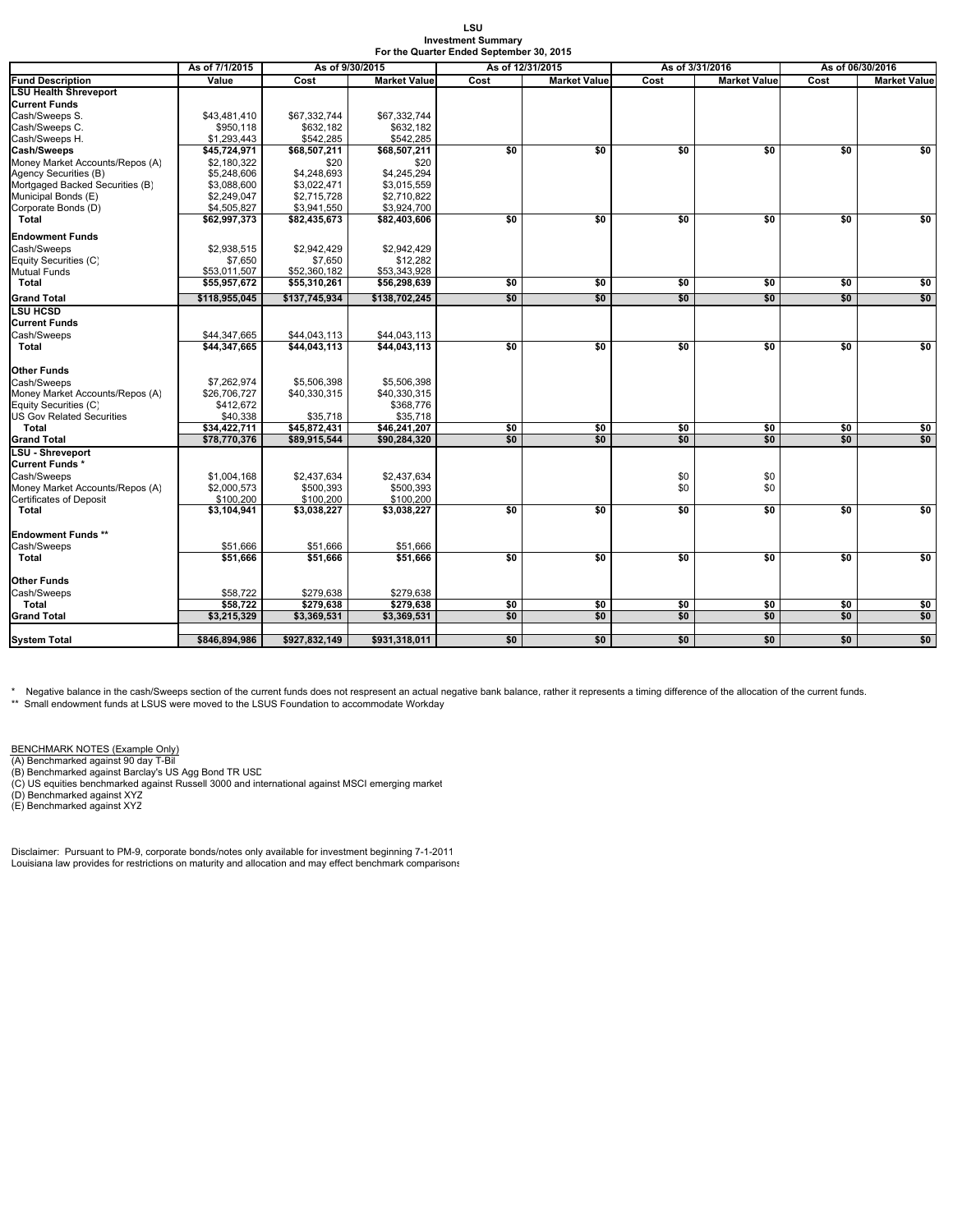

## Investment Management Program Endowed Accounts **Realized Yield**

As of 9/30/2015



Endowment **Endowment Endowed Benchmark** Communication Communication Communication Communication Communication Communication Communication Communication Communication Communication Communication Communication Communication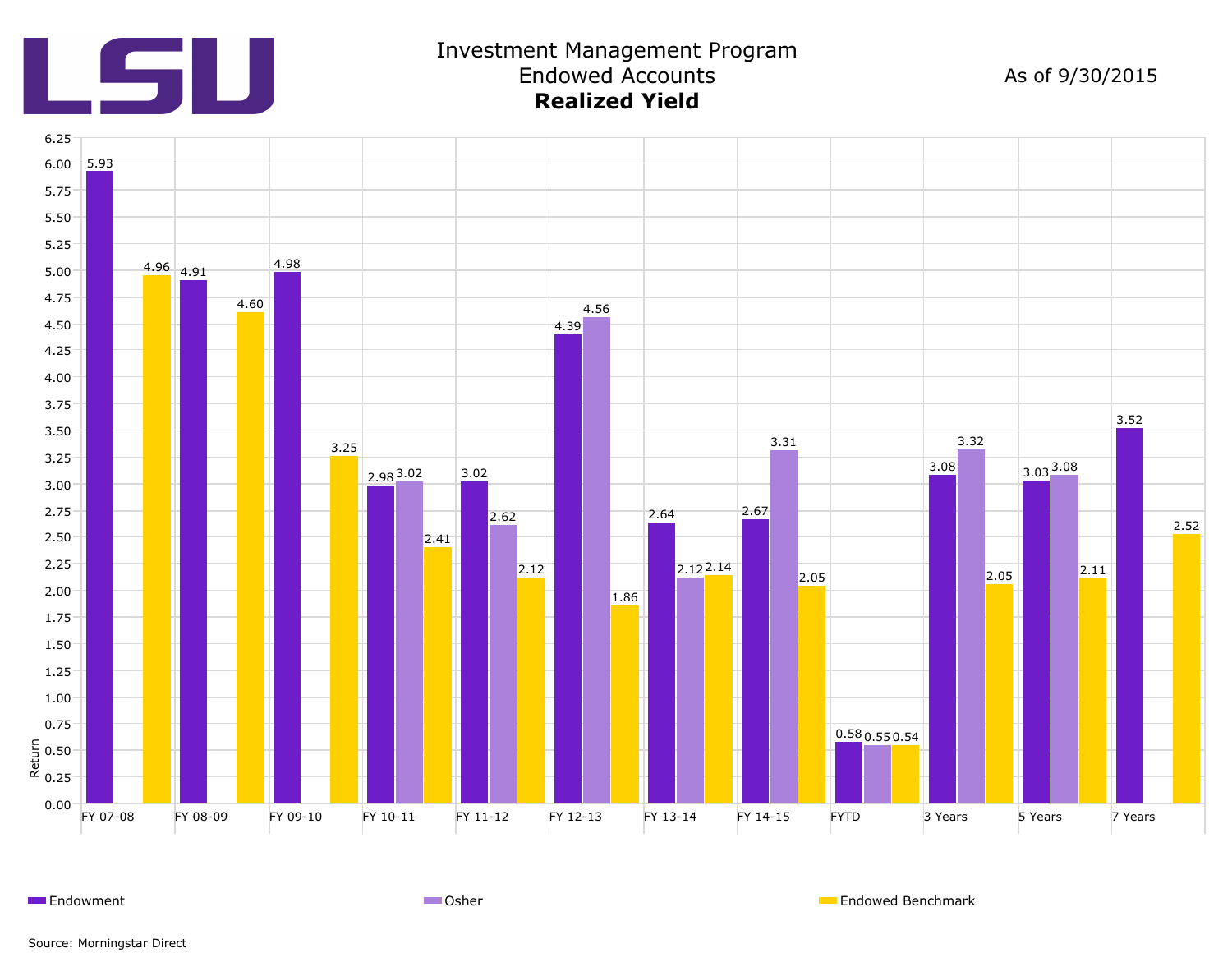

# Investment Management Program Endowed Accounts **Coupon/Dividend Yield**

## As of 9/30/2015



Endowment **Endowed Benchmark** Communication Communication Communication Communication Communication Communication Communication Communication Communication Communication Communication Communication Communication Communicat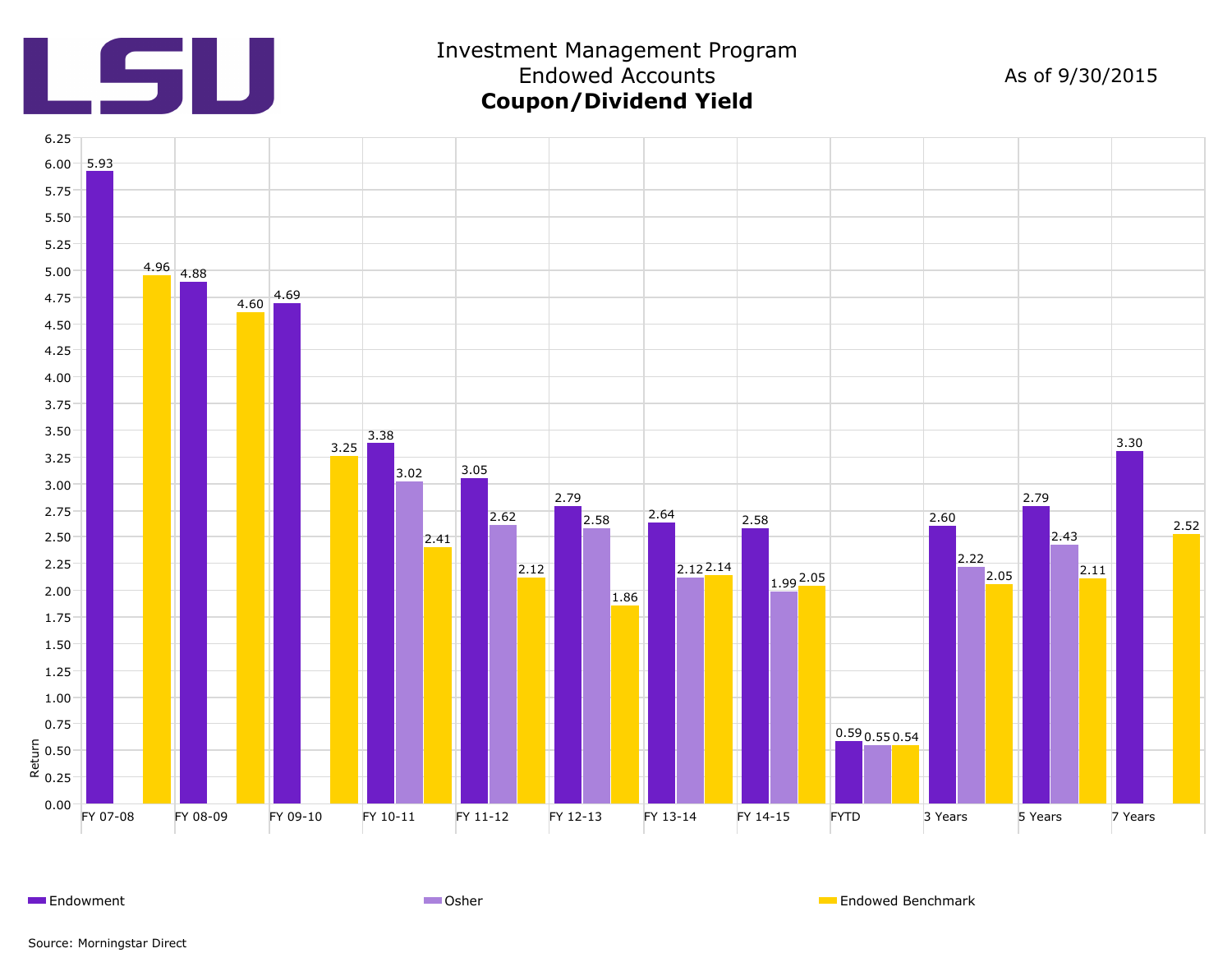

## Investment Management Program Endowed Accounts **Total Return**

As of 9/30/2015



Endowment **Endowed Benchmark** Communication Communication Communication Communication Communication Communication Communication Communication Communication Communication Communication Communication Communication Communicat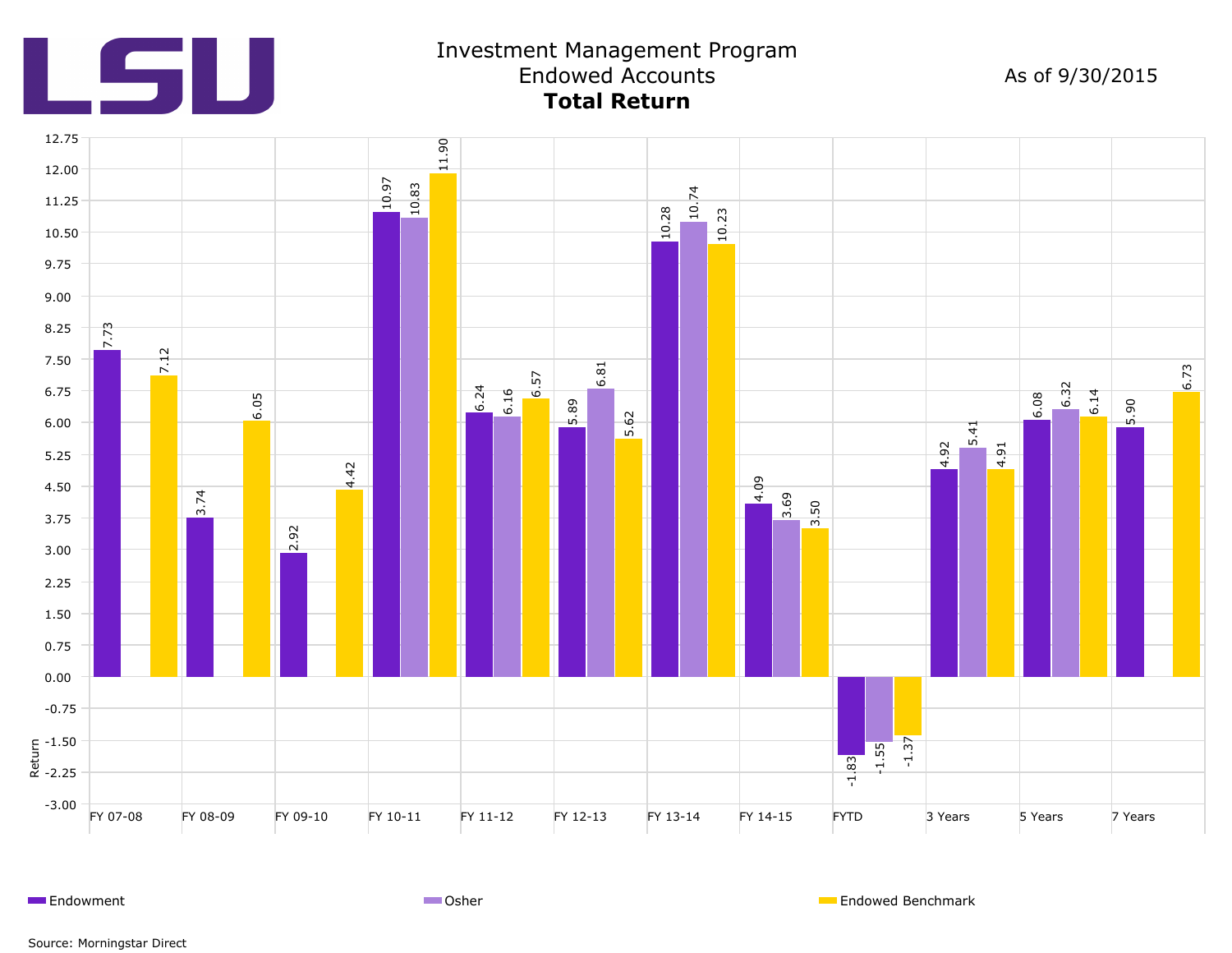

## Investment Management Program Non Endowed Accounts **Realized Yield**

As of 9/30/2015



**High Level Autonomy (HAP)** Non Autonomy (NAP) Non Autonomy (NAP) Non Autonomy (NAP) **Non Autonomy (NAP)** Health Plan

Barclays Aggregate Bond Index *\*Effective 9/1/2015 HAP and NAP were consolidated into one pool*

Source: Morningstar Direct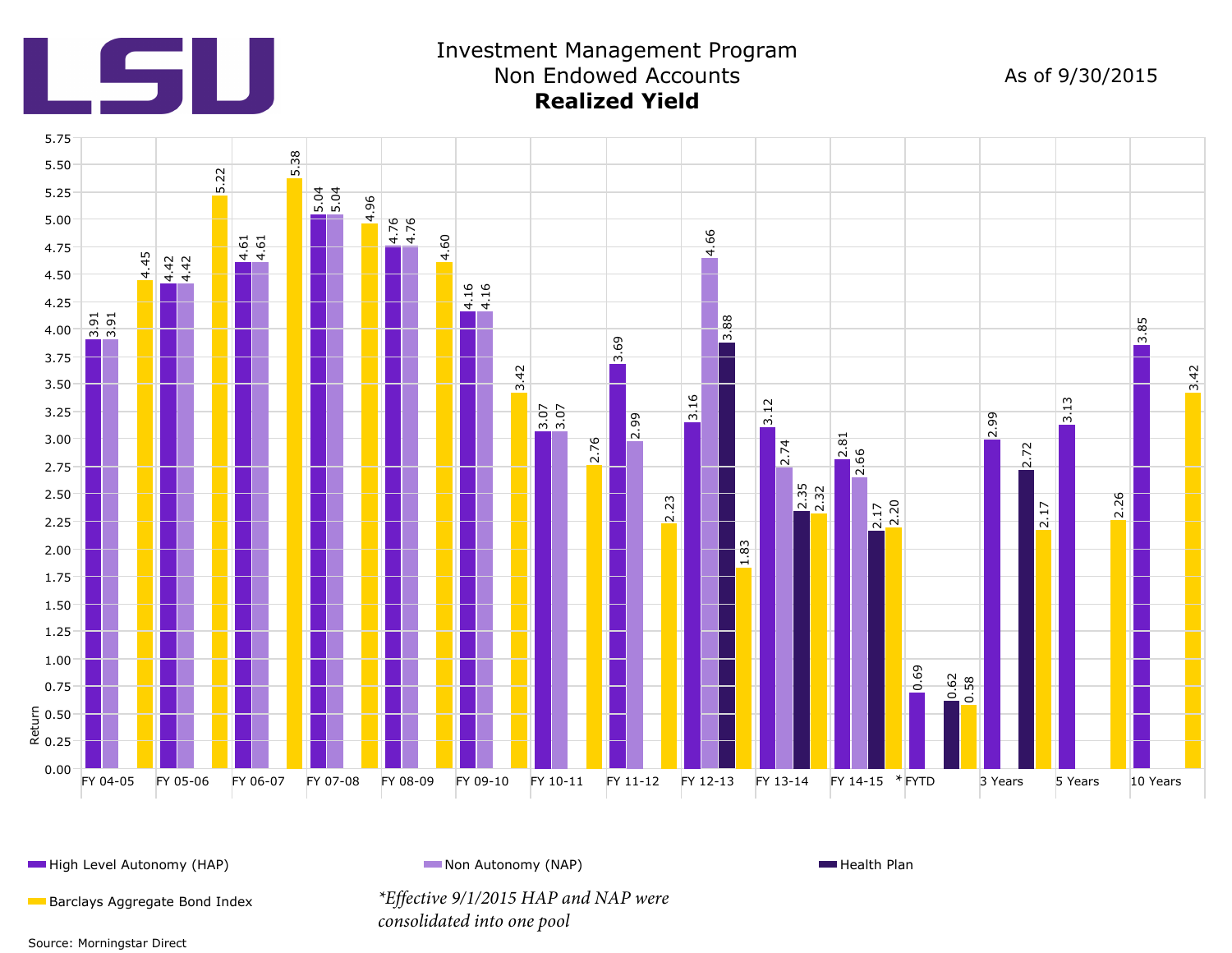

## Investment Management Program Non Endowed Accounts **Coupon/Dividend Yield**

As of 9/30/2015



**High Level Autonomy (HAP)** Non Autonomy (NAP) Non Autonomy (NAP) Non Autonomy (NAP) **Non Autonomy (NAP)** Health Plan

Barclays Aggregate Bond Index *\*Effective 9/1/2015 HAP and NAP were* 

*consolidated into one pool*

Source: Morningstar Direct